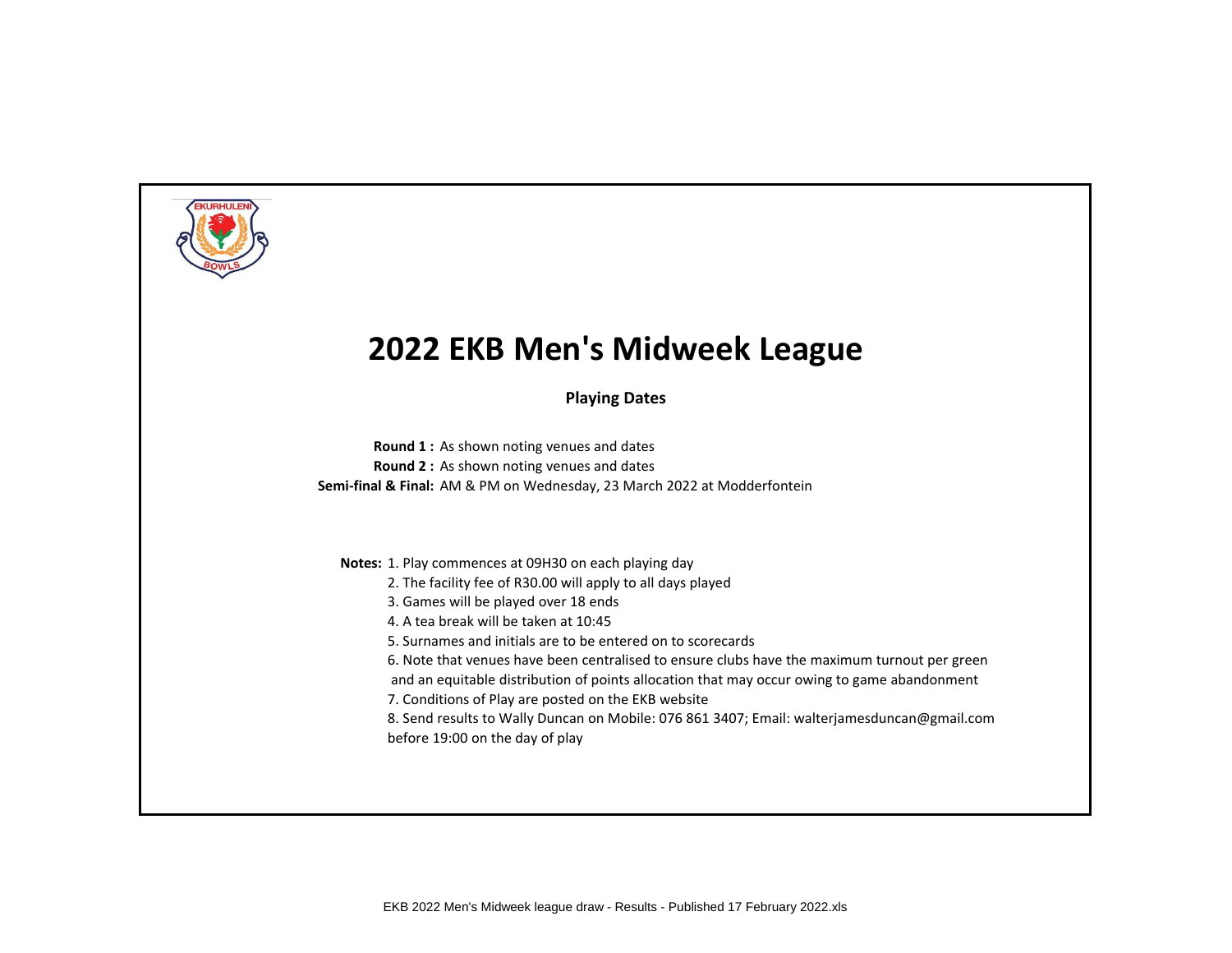

| <b>POWLS</b>           |                                                                                        |                         |                   |                |                |                              |                         |                     |                 |                                         |                 |                         |                        |                 |                | <b>Section A</b>    |              |          |                |                |                         |                         |                    |                 |                |                         |                     |                      |                     |                |  |
|------------------------|----------------------------------------------------------------------------------------|-------------------------|-------------------|----------------|----------------|------------------------------|-------------------------|---------------------|-----------------|-----------------------------------------|-----------------|-------------------------|------------------------|-----------------|----------------|---------------------|--------------|----------|----------------|----------------|-------------------------|-------------------------|--------------------|-----------------|----------------|-------------------------|---------------------|----------------------|---------------------|----------------|--|
|                        |                                                                                        |                         | <b>T</b> Hartwell |                |                |                              |                         | <b>C</b> Tattersall |                 |                                         |                 |                         | J Mostert              |                 |                | J Snyman            |              |          |                |                |                         |                         | <b>B Lamprecht</b> |                 |                | R Wayland               |                     |                      |                     |                |  |
|                        |                                                                                        |                         | Edenvale          |                |                |                              |                         | <b>Atlas</b>        |                 |                                         |                 |                         | Benoni                 |                 |                | <b>Modderbee CS</b> |              |          |                |                |                         |                         | <b>Northmead</b>   |                 |                |                         |                     |                      | <b>Kempton Park</b> |                |  |
|                        | 1                                                                                      |                         |                   | <b>Shots</b>   |                | $\mathbf{2}$<br><b>Shots</b> |                         |                     |                 | $\overline{\mathbf{3}}$<br><b>Shots</b> |                 |                         |                        |                 | 4              |                     | <b>Shots</b> |          |                | 5              |                         | <b>Shots</b>            |                    |                 | 6              |                         |                     | <b>Shots</b>         |                     |                |  |
| Venue & date           | Opp.                                                                                   | Rink                    | $\bf \bar{e}$     | <b>Against</b> | Points         | Opp.                         | Rink                    | è                   | Against         | Points                                  | Opp.            | Rink                    | ទ្                     | <b>Against</b>  | Points         | Opp.                | Rink         | 훈        | <b>Against</b> | Points         | Opp.                    | Rink                    | 효                  | Against         | Points         | Opi.                    | Rink                | $\mathbf{\tilde{e}}$ | <b>Against</b>      | Points         |  |
| <b>Round: 1</b>        |                                                                                        |                         |                   |                |                |                              |                         |                     |                 |                                         |                 |                         |                        |                 |                |                     |              |          |                |                |                         |                         |                    |                 |                |                         |                     |                      |                     |                |  |
| Edenvale, 5 Jan 22     | $\mathbf{2}$                                                                           | 1 <sup>1</sup>          | 19                | 14             | $\overline{2}$ | $1\vert$                     | $1\vert$                | 14                  | 19              | 0                                       | 4               | 5                       | 10                     | 19              | $\overline{0}$ | 3                   | 5            | 19       | 10             | 2              | 6                       | 3 <sup>1</sup>          | 24                 | 12              | 21             | 51                      | 31                  | 12                   | 24                  | $\mathbf 0$    |  |
| Atlas, 12 Jan 22       | $\overline{\mathbf{3}}$                                                                | $\overline{2}$          | 18                | <b>16</b>      | $\overline{2}$ | 6 <sup>1</sup>               | 4                       | 13                  | 14              | $\mathbf{0}$                            | $\mathbf{1}$    | 2                       | 16                     | 18              | $\overline{0}$ | 5                   | $\mathbf{1}$ | 23       | 13             | $\overline{2}$ | 4                       | $\mathbf{1}$            | 13                 | 23              | 01             | $\overline{2}$          | 4                   | 14                   | 13                  | $\overline{2}$ |  |
| Benoni, 19 Jan 22      | 4                                                                                      | $\overline{\mathbf{3}}$ | 10 <sup>1</sup>   | 10             |                | 5                            | 5                       | 10                  | 10 <sup>1</sup> | $\mathbf{1}$                            | 6               | 6 <sup>1</sup>          | 10                     | 10 <sup>1</sup> | $1\vert$       | $\mathbf{1}$        | 3            | 10       | 10             | 1              | 2                       | 51                      | 10 <sup>1</sup>    | 10 <sup>1</sup> | 1              | $\overline{\mathbf{3}}$ | 6                   | 10                   | 10                  | 1              |  |
| Modderbee, 26 Jan 22   | 5 <sub>l</sub>                                                                         | 6                       | 16                | 17             | $\Omega$       | 3 <sup>1</sup>               | $\overline{\mathbf{3}}$ | 14                  | 15              | $\overline{0}$                          | $\mathbf{2}$    | $\overline{\mathbf{3}}$ | 15                     | 14              | $\overline{2}$ | 6                   | $\mathbf{2}$ | 20       | 17             | $\overline{2}$ | 1                       | 6                       | 17                 | 16              | $\overline{2}$ | 4                       | $\overline{2}$      | 17                   | 20                  | $\mathbf 0$    |  |
| Northmead, 2 Feb 22    | 6 <sup>1</sup>                                                                         | 51                      | 13                | 11             |                | 4                            | 6                       | 5                   | 30 <sup>l</sup> | 0                                       | 5               | $\overline{4}$          | 12                     | 22              | $\Omega$       | $\overline{2}$      | 6            | 30       | 5              | 2              | 3                       | 4                       | 22                 | 12              | 21             | 1 <sup>1</sup>          |                     | 5 11                 | 13                  | 0              |  |
| Round: 2               |                                                                                        |                         |                   |                |                |                              |                         |                     |                 |                                         |                 |                         |                        |                 |                |                     |              |          |                |                |                         |                         |                    |                 |                |                         |                     |                      |                     |                |  |
| Kempton Park, 9 Feb 22 | $\mathbf{2}$                                                                           | 6                       | 16                | 13             | $\overline{2}$ | $1\vert$                     | 6                       | 13                  | 16              | $\overline{0}$                          | 4               | $\mathbf{2}$            | 27                     | 10              | $\overline{2}$ | $\mathbf{3}$        | $\mathbf{2}$ | 10       | 27             | $\overline{0}$ | 6                       | 4                       | 10                 | 21              | 01             | 51                      | 4                   | 21                   | 10                  | $\mathbf 2$    |  |
| Edenvale, 16 Feb 22    | $\overline{\mathbf{3}}$                                                                | 5                       | 29                | 11             |                | 6 <sup>1</sup>               | 3                       | 20                  | 10 <sup>1</sup> | $\overline{2}$                          | $1\overline{ }$ | 51                      | 11                     | 29              | $\Omega$       | 5                   | 6            | 26       | 11             | 2              | 4                       | 6                       | 11                 | 26              | ΩI             | 2                       | 3                   | 10                   | 20                  | $\Omega$       |  |
| Atlas, 23 Feb 22       | 4                                                                                      | 4                       |                   |                | $\Omega$       | 5                            | 4                       |                     |                 | $\overline{0}$                          | 6               | $\mathbf{1}$            |                        |                 | $\Omega$       | $1\vert$            | 4            | $\Omega$ | $\mathbf 0$    | $\Omega$       | $\overline{2}$          | $\mathbf{2}$            | $\overline{0}$     | $\overline{0}$  | οI             | $\overline{\mathbf{3}}$ | 1 <sup>1</sup>      | $\overline{0}$       | οI                  | $\mathbf 0$    |  |
| Benoni, 2 Mar 22       | 5 <sub>l</sub>                                                                         | $\mathbf{1}$            |                   |                | $\Omega$       | $\overline{\mathbf{3}}$      | 2                       |                     |                 | 0                                       | $\mathbf{2}$    | $\overline{4}$          | 0l                     | $\overline{0}$  | $\overline{0}$ | 6 <sup>1</sup>      | 5            |          |                | 0              | 1                       | 1                       | $\overline{0}$     | $\overline{0}$  | ΟI             | 4                       | 51                  | $\mathbf{0}$         | $\overline{0}$      | 0              |  |
| Modderbee, 16 Mar 22   | 6 <sup>1</sup>                                                                         | $\mathbf{2}$            |                   |                | 0              | $\overline{4}$               | 1                       |                     |                 | $\Omega$                                | 5               | 3                       |                        |                 | $\Omega$       | $\overline{2}$      | $\mathbf{1}$ | $\Omega$ | 0              | $\mathbf 0$    | $\overline{\mathbf{3}}$ | $\overline{\mathbf{3}}$ | 0                  | $\Omega$        | 01             | $\mathbf{1}$            | 21                  | $\Omega$             | $\Omega$            | 0              |  |
|                        |                                                                                        |                         | 121               | 921            | <b>11</b>      |                              |                         |                     | 89 114          | 3 <sup>1</sup>                          |                 |                         | 101 122                |                 | 5 <sub>l</sub> |                     |              | 138      |                | 93 11          |                         |                         | 107 120            |                 |                |                         |                     |                      | 95 110              | 5 <sub>l</sub> |  |
|                        |                                                                                        | Shot Diff.              |                   | 29             |                |                              | Shot Diff.              |                     | $-25$           |                                         |                 |                         | Shot Diff.             | $-21$           |                |                     | Shot Diff.   |          | 45             |                |                         | Shot Diff.              |                    | $-13$           |                |                         | Shot Diff.<br>$-15$ |                      |                     |                |  |
|                        | Shot % 0,86<br>Shot % 1,32<br>Shot % 0,78<br>Shot % 0,83<br>Shot % 1,48<br>Shot % 0,89 |                         |                   |                |                |                              |                         |                     |                 |                                         |                 |                         |                        |                 |                |                     |              |          |                |                |                         |                         |                    |                 |                |                         |                     |                      |                     |                |  |
|                        |                                                                                        |                         |                   |                |                |                              |                         |                     |                 |                                         |                 |                         | <b>Section winner:</b> |                 |                |                     |              |          |                |                |                         |                         |                    |                 |                |                         |                     |                      |                     |                |  |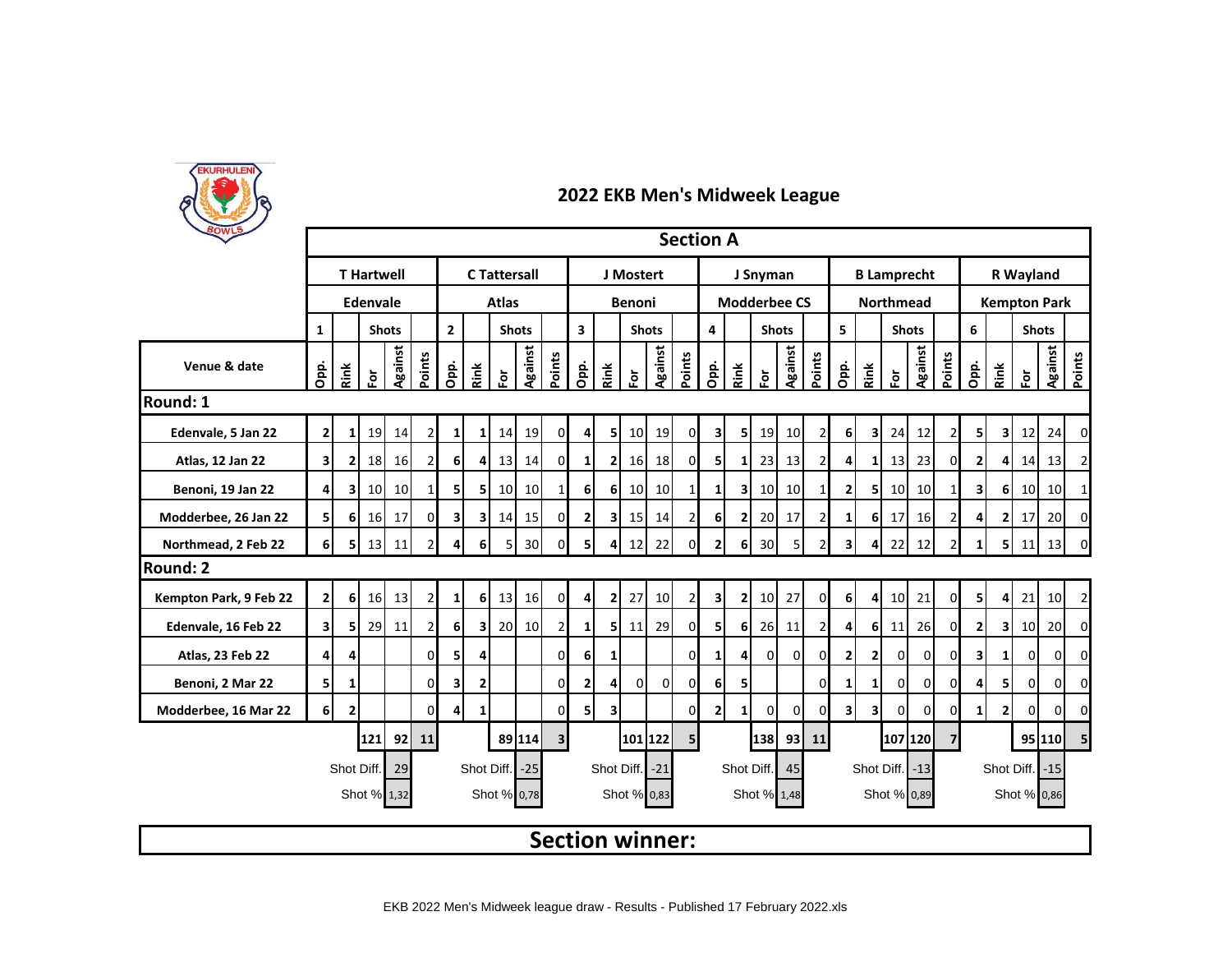

| BOWLS                    | <b>Section B</b><br>J Mellitchey<br><b>T</b> Kotze<br>P Galloway<br><b>W</b> McGurk |                |               |                 |                |                                |                |                   |                 |                                         |                  |                         |                |                        |                |                         |                |                      |               |                |              |                         |                 |                 |                |                |              |                |                 |                |  |
|--------------------------|-------------------------------------------------------------------------------------|----------------|---------------|-----------------|----------------|--------------------------------|----------------|-------------------|-----------------|-----------------------------------------|------------------|-------------------------|----------------|------------------------|----------------|-------------------------|----------------|----------------------|---------------|----------------|--------------|-------------------------|-----------------|-----------------|----------------|----------------|--------------|----------------|-----------------|----------------|--|
|                          |                                                                                     |                |               |                 |                |                                |                |                   |                 |                                         | P Fletcher       |                         |                |                        |                |                         |                |                      |               |                |              |                         |                 |                 |                | <b>M Sharp</b> |              |                |                 |                |  |
|                          |                                                                                     |                | Edenvale      |                 |                |                                |                | <b>Avion Park</b> |                 |                                         | <b>Lake Club</b> |                         |                |                        |                |                         |                |                      | Modderfontein |                |              |                         | <b>Boksburg</b> |                 | <b>Nigel</b>   |                |              |                |                 |                |  |
|                          | $\mathbf{1}$                                                                        |                |               | <b>Shots</b>    |                | $\overline{2}$<br><b>Shots</b> |                |                   |                 | $\overline{\mathbf{3}}$<br><b>Shots</b> |                  |                         |                | 4                      |                | <b>Shots</b>            |                |                      | 5             |                | <b>Shots</b> |                         |                 | 6               |                | <b>Shots</b>   |              |                |                 |                |  |
| Venue & date             | Opp.                                                                                | Rink           | $\bf \bar{e}$ | <b>Against</b>  | Points         | Opp.                           | Rink           | 효                 | <b>Against</b>  | Points                                  | Opp.             | Rink                    | 应              | Against                | Points         | Opp.                    | Rink           | $\mathbf{\tilde{e}}$ | Against       | Points         | Opp.         | Rink                    | 훈               | Against         | Points         | Opp.           | Rink         | $\bf \bar{e}$  | Against         | Points         |  |
| Round: 1                 |                                                                                     |                |               |                 |                |                                |                |                   |                 |                                         |                  |                         |                |                        |                |                         |                |                      |               |                |              |                         |                 |                 |                |                |              |                |                 |                |  |
| Avion Park, 5 Jan 22     | $\mathbf{2}$<br>17<br>17<br>1 <sup>1</sup><br>$\mathbf{1}$                          |                |               |                 |                | $1\vert$                       | 11             | 17                | 17              | 1                                       | 4                | 5                       | 8              | 30                     | $\Omega$       | 3                       | 5              | 30                   | 8             | 2              | 6            | $\overline{\mathbf{3}}$ | 20              | 5               |                | 51             | 31           | 5 <sub>l</sub> | 20              | $\mathbf 0$    |  |
| Lake Club, 12 Jan 22     | 31                                                                                  | $\mathbf{2}$   | 13            | 16              | $\Omega$       | 6 <sup>1</sup>                 | 41             | 26                | 12              | $\overline{2}$                          | 1                | $\mathbf{2}$            | 16             | 13                     | $\overline{2}$ | 5                       | 1              | 12                   | 26            | 0              | 4            | 1                       | 26              | 12              |                | $\overline{2}$ |              | 12             | 26              | $\overline{0}$ |  |
| Modderfontein, 19 Jan 22 | $\overline{4}$                                                                      | зI             | 10            | 10 <sup>1</sup> | $1\vert$       | 5 <sup>1</sup>                 | 5              | 10                | 10 <sup>1</sup> | $1\vert$                                | 6 <sup>1</sup>   | 6 <sup>1</sup>          | 10             | 10                     | $1\vert$       | $1\overline{ }$         | 3              | 10                   | 10            | 1              | $\mathbf{2}$ | 5                       | 10 <sup>1</sup> | 10 <sup>1</sup> | 1 <sup>1</sup> | зI             | <b>6</b>     | 10             | 10 <sup>1</sup> | $\mathbf 1$    |  |
| Boksburg, 26 Jan 22      | 51                                                                                  | 61             | 14            | 17              | $\mathbf{0}$   | $\overline{\mathbf{3}}$        | 31             | 17                | 14              | $\overline{2}$                          | $\mathbf{2}$     | 31                      | 14             | 17                     | 01             | 6                       | $\mathbf{2}$   | 22                   | 15            | 2              | 1            | 61                      | 17              | 14              |                | 41             | 21           | 15             | 22              | 0              |  |
| Nigel, 2 Feb 22          | 61                                                                                  | 51             | <b>19</b>     | 10              | $\overline{2}$ | 4                              | 6              | 24                | 14              | $\overline{2}$                          | 5                | 4                       | 18             | 12                     |                | $\overline{2}$          | 6              | 14                   | 24            | $\Omega$       | 3            | 4                       | 12              | 18              |                | 11             | 5            | 10             | 19              | $\Omega$       |  |
| <b>Round: 2</b>          |                                                                                     |                |               |                 |                |                                |                |                   |                 |                                         |                  |                         |                |                        |                |                         |                |                      |               |                |              |                         |                 |                 |                |                |              |                |                 |                |  |
| Edenvale, 9 Feb 22       | 2 <sup>1</sup>                                                                      | 6 <sup>1</sup> | 12            | 16              | $\overline{0}$ | 1 <sup>1</sup>                 | 6 <sup>1</sup> |                   | 16 12           | $\overline{2}$                          | $\overline{4}$   | 2                       | 27             | 6I                     | $\overline{2}$ | $\overline{\mathbf{3}}$ | $\overline{2}$ | 6                    | 27            | οI             | 6            | 4 <sup>1</sup>          | 39              | 8 <sup>1</sup>  | $\overline{2}$ | 51             | 4I           | 8              | 39              | $\mathbf 0$    |  |
| Avion Park, 16 Feb 22    | 31                                                                                  | 51             |               | 19 19           | $1\mathsf{I}$  | 6                              | 3 <sup>1</sup> | 25                | $\overline{9}$  | $\overline{2}$                          | 1 <sup>1</sup>   | 51                      | 19             | 19                     | 1 <sup>1</sup> | 5                       | 6              | 13                   | 15            | $\Omega$       | 4            | 6                       | 15              | 13              |                | ا 2            | 31           | 9              | 25              | $\overline{0}$ |  |
| Lake Club, 23 Feb 22     | $\overline{4}$                                                                      | $\overline{4}$ |               |                 | $\overline{0}$ | 5                              | 4              |                   |                 | $\Omega$                                | 6 <sup>1</sup>   | $\mathbf{1}$            |                |                        | οI             | $\mathbf{1}$            | $\vert$        | $\overline{0}$       | $\mathbf 0$   | 0              | $\mathbf{2}$ | 2                       | $\overline{0}$  | $\overline{0}$  | $\Omega$       | 3              | $\mathbf{1}$ | $\overline{0}$ | $\overline{0}$  | $\mathbf 0$    |  |
| Modderfontein, 2 Mar 22  | 51                                                                                  | 1              |               |                 | $\overline{0}$ | $\overline{\mathbf{3}}$        | 2              |                   |                 | $\Omega$                                | $\overline{2}$   | $\overline{4}$          | $\overline{0}$ | 0l                     | $\Omega$       | 6                       | 5              |                      |               | 0              | 1            | 1                       | $\overline{0}$  | $\Omega$        | 0              | 4              | 51           | 0              | $\overline{0}$  | 0              |  |
| Boksburg, 16 Mar 22      | 6 <sup>1</sup>                                                                      | $\mathbf{2}$   |               |                 | $\Omega$       | $\overline{4}$                 | $1\vert$       |                   |                 | $\Omega$                                | 5                | $\overline{\mathbf{3}}$ |                |                        | $\Omega$       | 2                       | 1              | $\overline{0}$       | 0             | 0              | 3            | $\overline{\mathbf{3}}$ | $\Omega$        | $\Omega$        | U              | 11             | 21           | $\Omega$       | οI              | 0              |  |
|                          |                                                                                     |                |               | 104 105         | 5 <sup>1</sup> |                                |                | 135               | 88              | 12                                      |                  |                         | 112 107        |                        | 8              |                         |                |                      | 107 125       | 5 <sub>l</sub> |              |                         | 139             | 80              | 11             |                |              |                | 69 161          | $\mathbf{1}$   |  |
|                          |                                                                                     | Shot Diff.     |               | -1              |                |                                | Shot Diff.     |                   | 47              |                                         |                  |                         | Shot Diff.     | 5 <sub>l</sub>         |                |                         | Shot Diff.     |                      | $-18$         |                |              | Shot Diff.              |                 | 59              |                | Shot Diff. -92 |              |                |                 |                |  |
|                          |                                                                                     |                |               | Shot % 0,99     |                |                                |                | Shot % 1,53       |                 |                                         |                  |                         |                | Shot % 1,05            |                |                         |                |                      | Shot % 0,86   |                |              |                         | Shot % 1,74     |                 |                |                |              | Shot % 0,43    |                 |                |  |
|                          |                                                                                     |                |               |                 |                |                                |                |                   |                 |                                         |                  |                         |                | <b>Section winner:</b> |                |                         |                |                      |               |                |              |                         |                 |                 |                |                |              |                |                 |                |  |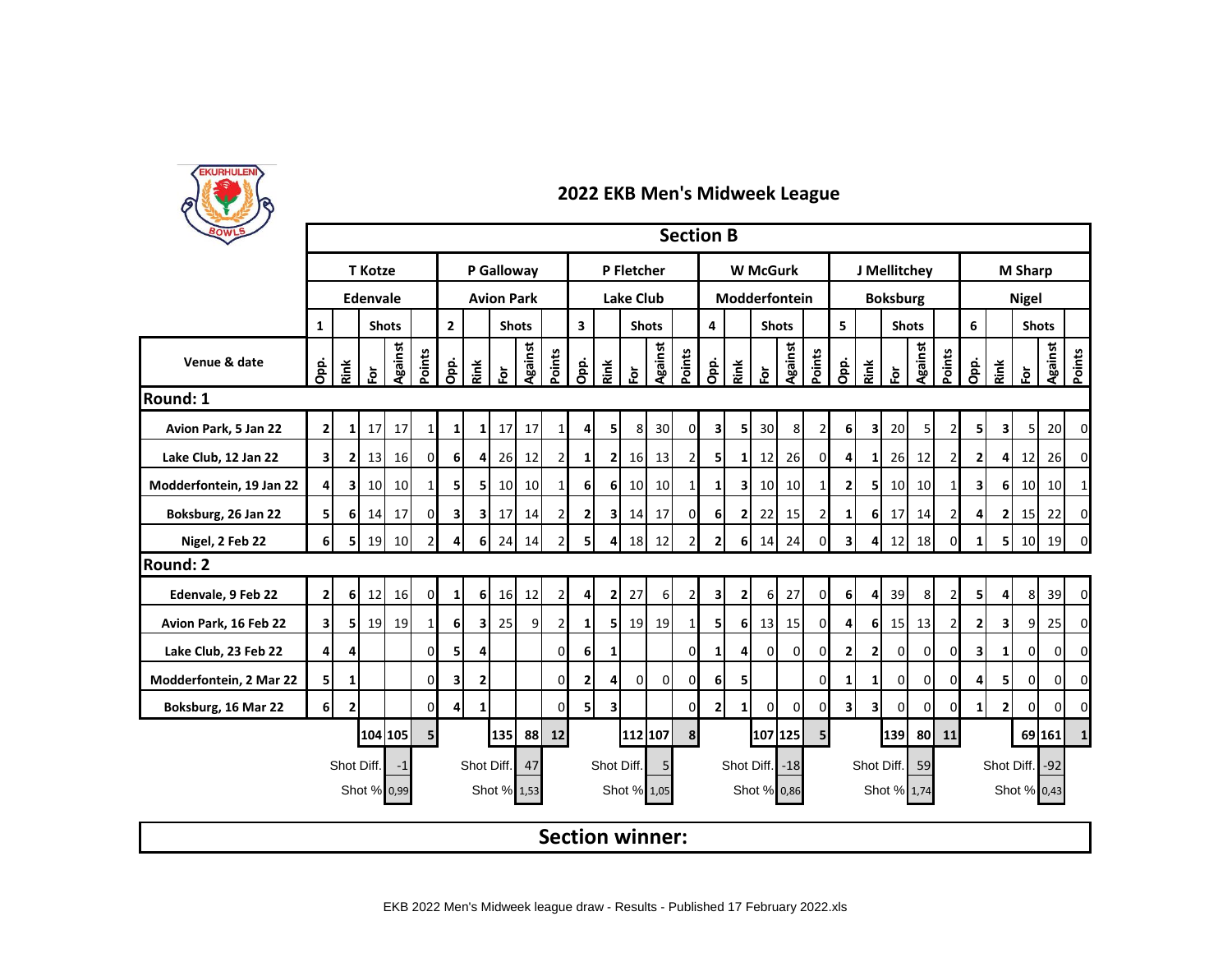

| BOWLS                    |                |                |                |                 |                |                                |                |                   |                 |                                         |                  |                |                        |                | <b>Section C</b> |                         |                |                      |                |                         |                         |                           |                 |                 |                     |                    |                         |               |                 |                         |  |
|--------------------------|----------------|----------------|----------------|-----------------|----------------|--------------------------------|----------------|-------------------|-----------------|-----------------------------------------|------------------|----------------|------------------------|----------------|------------------|-------------------------|----------------|----------------------|----------------|-------------------------|-------------------------|---------------------------|-----------------|-----------------|---------------------|--------------------|-------------------------|---------------|-----------------|-------------------------|--|
|                          |                |                | <b>G</b> Burns |                 |                |                                |                | <b>W</b> Duncan   |                 |                                         | <b>C</b> Bowles  |                |                        |                |                  |                         |                | <b>S</b> Foster      |                |                         |                         |                           | W Bell          |                 |                     | D Ragusa           |                         |               |                 |                         |  |
|                          |                |                | Edenvale       |                 |                |                                |                | <b>Avion Park</b> |                 |                                         | <b>Lake Club</b> |                |                        |                |                  | Modderfontein           |                |                      |                |                         |                         | <b>Delville Germiston</b> |                 |                 | <b>Springs Town</b> |                    |                         |               |                 |                         |  |
|                          | $\mathbf{1}$   |                |                | <b>Shots</b>    |                | $\overline{2}$<br><b>Shots</b> |                |                   |                 | $\overline{\mathbf{3}}$<br><b>Shots</b> |                  |                | 4                      |                | <b>Shots</b>     |                         |                | 5                    |                | <b>Shots</b>            |                         |                           | 6               |                 | <b>Shots</b>        |                    |                         |               |                 |                         |  |
| Venue & date             | Opp.           | Rink           | $\bf \bar{p}$  | <b>Against</b>  | Points         | Opp.                           | Rink           | 호                 | <b>Against</b>  | Points                                  | Opp.             | Rink           | 应                      | Against        | Points           | Opp.                    | Rink           | $\mathbf{\tilde{e}}$ | Against        | Points                  | Opp.                    | Rink                      | 훈               | Against         | Points              | Opp.               | Rink                    | $\bf \bar{e}$ | <b>Against</b>  | Points                  |  |
| Round: 1                 |                |                |                |                 |                |                                |                |                   |                 |                                         |                  |                |                        |                |                  |                         |                |                      |                |                         |                         |                           |                 |                 |                     |                    |                         |               |                 |                         |  |
| Lake Club, 5 Jan 22      | $\mathbf{2}$   | 1 <sup>1</sup> | 23             | 12              | $\overline{2}$ | $\mathbf{1}$                   | 11             | 12                | 23              | 0                                       | 4                | 5              | 25                     | 16             | $\overline{2}$   | 3                       | 5              | 16                   | 25             | $\Omega$                | 6                       | $\overline{\mathbf{3}}$   | 21              | 13              |                     | 51                 | $\overline{\mathbf{3}}$ | 13            | 21              | $\overline{0}$          |  |
| Modderfontein, 12 Jan 22 | 31             | 21             |                | 15 14,5         | $\overline{2}$ | 6 <sup>1</sup>                 | 41             | 17                | 27              | $\mathbf 0$                             | $1\vert$         |                | 2 14,5                 | 15             | ΟI               | 5                       | 1              | 13                   | 14             | 0                       | 4                       | 1                         | 14              | 13              |                     | $\mathbf{2}$       |                         | 27            | 17              | 2                       |  |
| Delville, 19 Jan 22      | 41             | зI             | 10             | 10 <sup>1</sup> | $1\vert$       | 5 <sup>1</sup>                 | 5              | 10                | 10 <sup>1</sup> | $1\vert$                                | 6 <sup>1</sup>   | 6 <sup>1</sup> | 10                     | 10             | $1\vert$         | $1\overline{ }$         | 3              | 10                   | 10             | 1                       | $\mathbf{2}$            | 5                         | 10 <sup>1</sup> | 10 <sup>1</sup> | 1 <sup>1</sup>      | зI                 | 6 <sup>1</sup>          | 10            | 10 <sup>1</sup> | $\mathbf 1$             |  |
| Springs Town, 26 Jan 22  | 51             | 61             | 21             | 14              | $\overline{2}$ | $\mathbf{3}$                   | 31             | 15                | 15              | $\mathbf{1}$                            | $\mathbf{2}$     | 31             | 15 <sub>l</sub>        | 15             | $1\vert$         | 6                       | $\mathbf{2}$   | 13                   | 18             | 0                       | 1                       | 61                        | 14              | 21              | $\Omega$            | 4                  | 21                      | 18            | 13              | $\overline{2}$          |  |
| Edenvale, 2 Feb 22       | 61             | 51             | 19             | 15              | $\overline{2}$ | 4                              | 6              | 20                | 13              | $\overline{2}$                          | 5                | 4              | 17                     | 21             | <sub>0</sub>     | $\overline{2}$          | 6              | 13                   | 20             | $\Omega$                | 3                       | 4                         | 21              | 17              |                     | 1                  | 51                      | 15            | 19              | $\Omega$                |  |
| <b>Round: 2</b>          |                |                |                |                 |                |                                |                |                   |                 |                                         |                  |                |                        |                |                  |                         |                |                      |                |                         |                         |                           |                 |                 |                     |                    |                         |               |                 |                         |  |
| Delville, 9 Feb 22       | 2 <sup>1</sup> | 6 <sup>1</sup> | 22             | 13              | $\overline{2}$ | 1 <sup>1</sup>                 | 6 <sup>1</sup> |                   | 13 22           | $\overline{0}$                          | $\overline{4}$   | 2 <sup>1</sup> | 22                     | $\overline{2}$ | $\overline{2}$   | $\overline{\mathbf{3}}$ | $\mathbf{2}$   | $\overline{2}$       | 22             | οI                      | 6                       | 4 <sup>1</sup>            | <b>26</b>       | 7               | $\overline{2}$      | 5 <sup>1</sup>     | 41                      | 7             | 26              | $\mathbf 0$             |  |
| Springs Town, 16 Feb 22  | 31             | 51             |                | 16 13           | $\overline{2}$ | 6                              |                | $3$ 11            | 20              | $\overline{0}$                          | 1 <sup>1</sup>   | 51             | 13                     | 16             | 0                | 5                       | 6              | 21                   | 13             | 2                       | 4                       | 6                         | 13              | 21              | ΩI                  | 21                 | 3                       | 20            | 11              | 2                       |  |
| Edenvale, 23 Feb 22      | $\overline{4}$ | $\overline{4}$ |                |                 | $\overline{0}$ | 5                              | 4              |                   |                 | $\Omega$                                | 6 <sup>1</sup>   | $\mathbf{1}$   |                        |                | $\Omega$         | $\mathbf{1}$            | $\overline{4}$ | $\overline{0}$       | $\overline{0}$ | 0                       | 2                       | 2                         | 01              | $\overline{0}$  | $\Omega$            | 3                  | $\mathbf{1}$            | 0             | $\overline{0}$  | $\mathbf 0$             |  |
| Avion Park, 2 Mar 22     | 5              | 1              |                |                 | $\overline{0}$ | $\overline{\mathbf{3}}$        | 2              |                   |                 | $\Omega$                                | $\overline{2}$   | $\overline{4}$ | $\overline{0}$         | 0              | $\Omega$         | 6                       | 5              |                      |                | 0                       | 1                       | 1                         | $\overline{0}$  | $\Omega$        | 0                   | 4                  | 51                      | 0             | $\overline{0}$  | 0                       |  |
| Lake Club, 16 Mar 22     | 6 <sup>1</sup> | $\mathbf{2}$   |                |                 | $\Omega$       | $\overline{4}$                 | $\mathbf{1}$   |                   |                 | 0                                       | 5                | 3 <sup>1</sup> |                        |                | $\Omega$         | $\mathbf{2}$            | 1              | $\overline{0}$       | 0              | 0                       | $\overline{\mathbf{3}}$ | $\overline{\mathbf{3}}$   | $\Omega$        | $\Omega$        | ΩI                  | 1 <sup>1</sup>     | 21                      | $\Omega$      | οI              | 0                       |  |
|                          |                |                | 126            | 92              | 13             |                                |                |                   | 98 130          | $\overline{4}$                          |                  |                | 117                    | 95             | $6 \overline{6}$ |                         |                |                      | 88 122         | $\overline{\mathbf{3}}$ |                         |                           | 119 102         |                 | 9 <sub>l</sub>      |                    |                         | 110 117       |                 | $\overline{\mathbf{z}}$ |  |
|                          |                |                | Shot Diff.     | 35              |                |                                |                | Shot Diff. -32    |                 |                                         |                  |                | Shot Diff.             | 22             |                  |                         | Shot Diff.     |                      | $-34$          |                         |                         |                           | Shot Diff.      | 17              |                     | Shot Diff.<br>$-7$ |                         |               |                 |                         |  |
|                          |                |                |                | Shot % 1,38     |                |                                |                | Shot % 0,75       |                 |                                         |                  |                | Shot % 1,23            |                |                  |                         |                |                      | Shot % 0,72    |                         |                         |                           | Shot % 1,17     |                 |                     |                    |                         | Shot % 0,94   |                 |                         |  |
|                          |                |                |                |                 |                |                                |                |                   |                 |                                         |                  |                | <b>Section winner:</b> |                |                  |                         |                |                      |                |                         |                         |                           |                 |                 |                     |                    |                         |               |                 |                         |  |